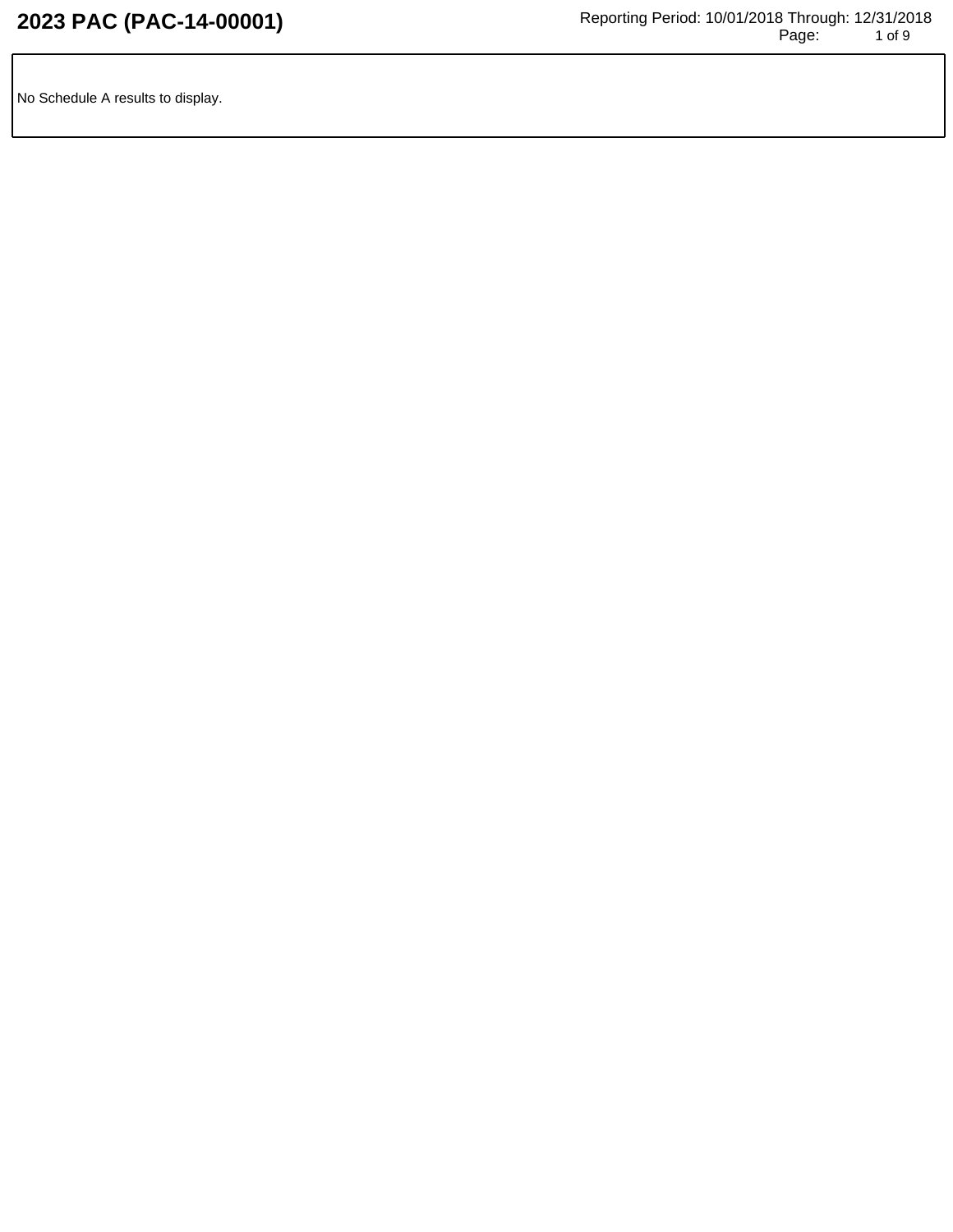No Schedule B results to display.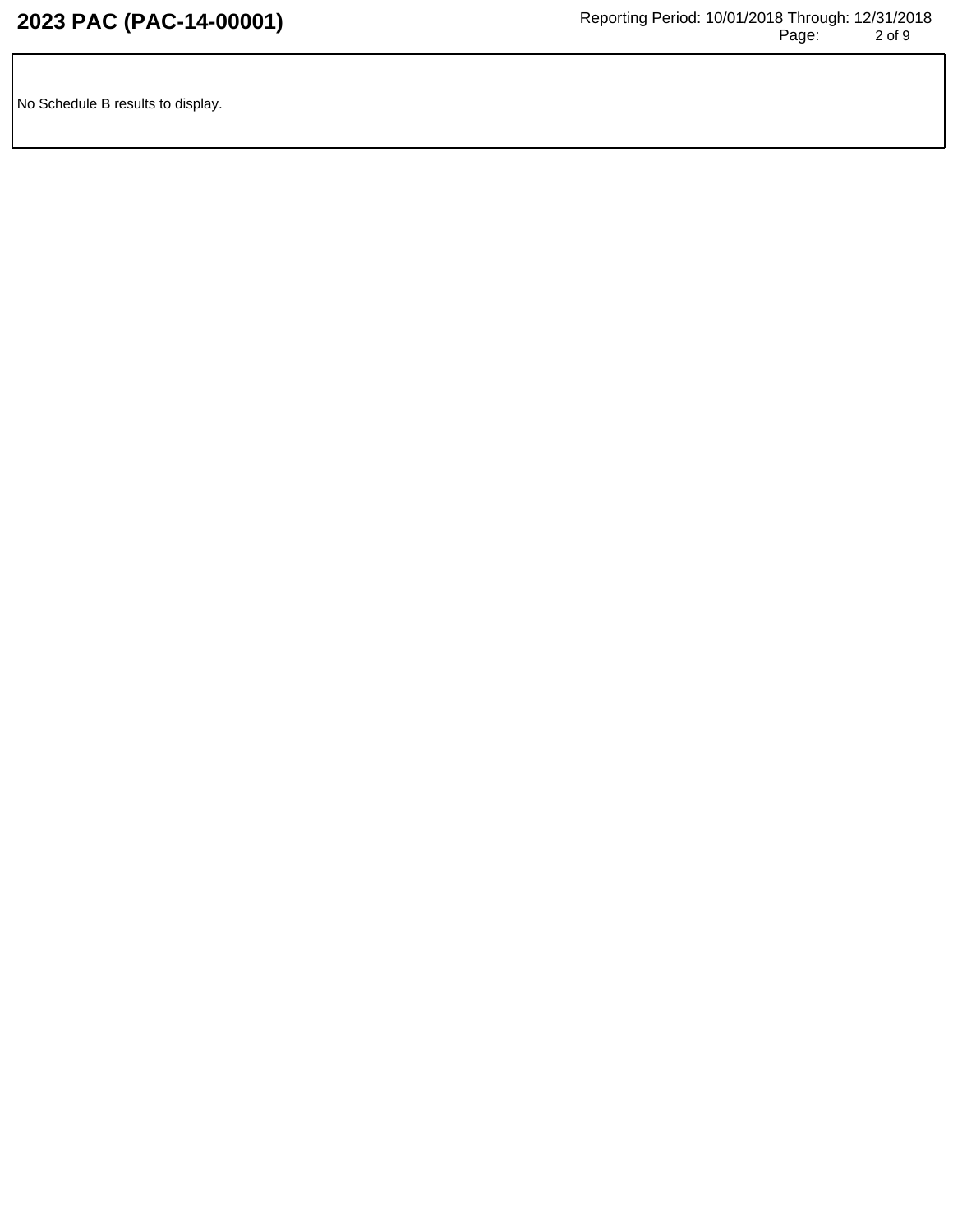No Schedule C results to display.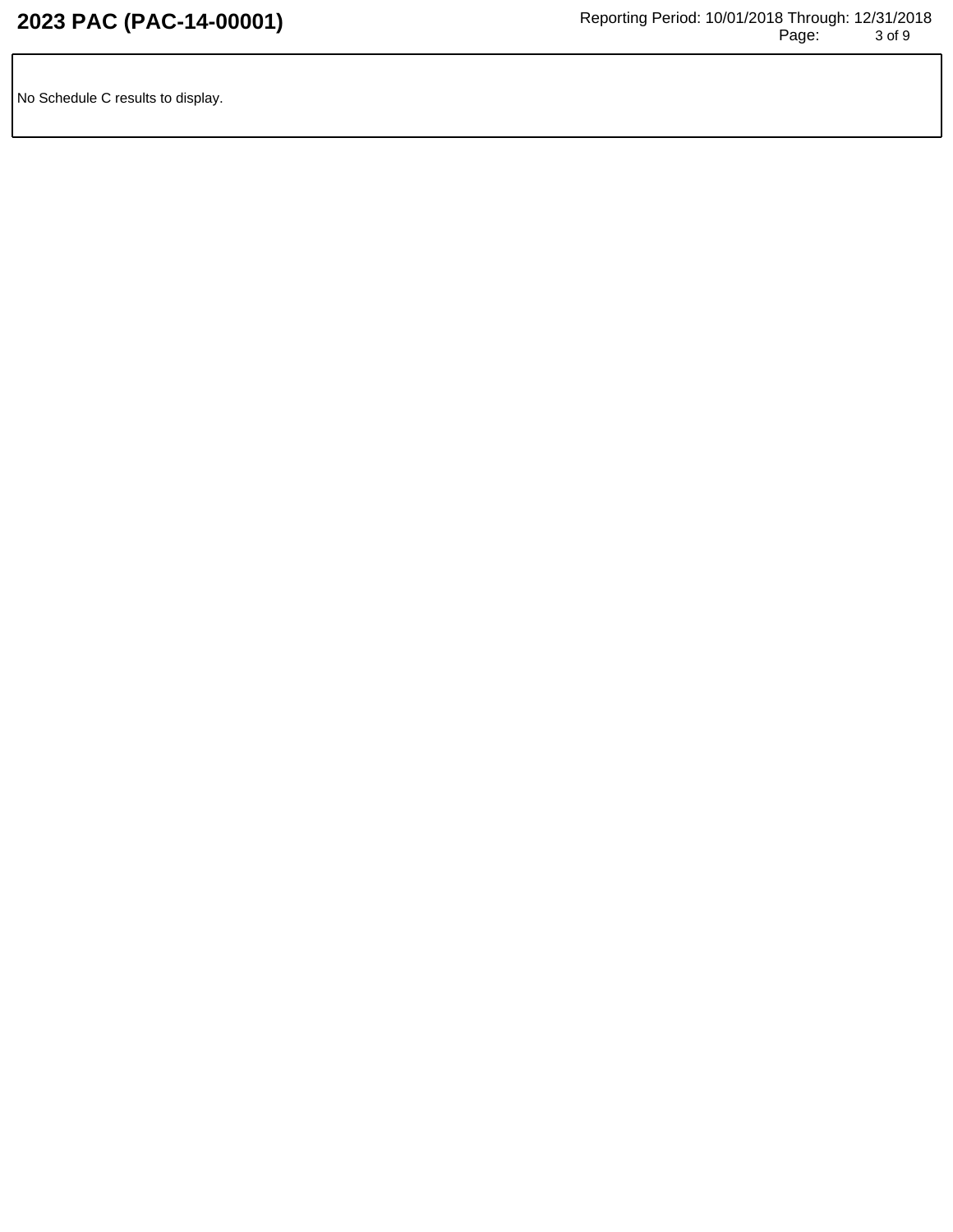| Schedule D: Expenditures<br>Person or Company Paid and Address          | Item or Service                   | Name of<br>Person<br>Authorizing<br>Expenditure | Date of<br>Expenditure | Amount<br>Paid |
|-------------------------------------------------------------------------|-----------------------------------|-------------------------------------------------|------------------------|----------------|
| <b>Forest Consulting Services</b><br>PO Box 71596<br>Richmond, VA 23255 | Accounting and reporting services | John G.<br>Selph                                | 10/19/2018             | \$125.00       |
| <b>Total This Period</b>                                                |                                   |                                                 |                        | \$125.00       |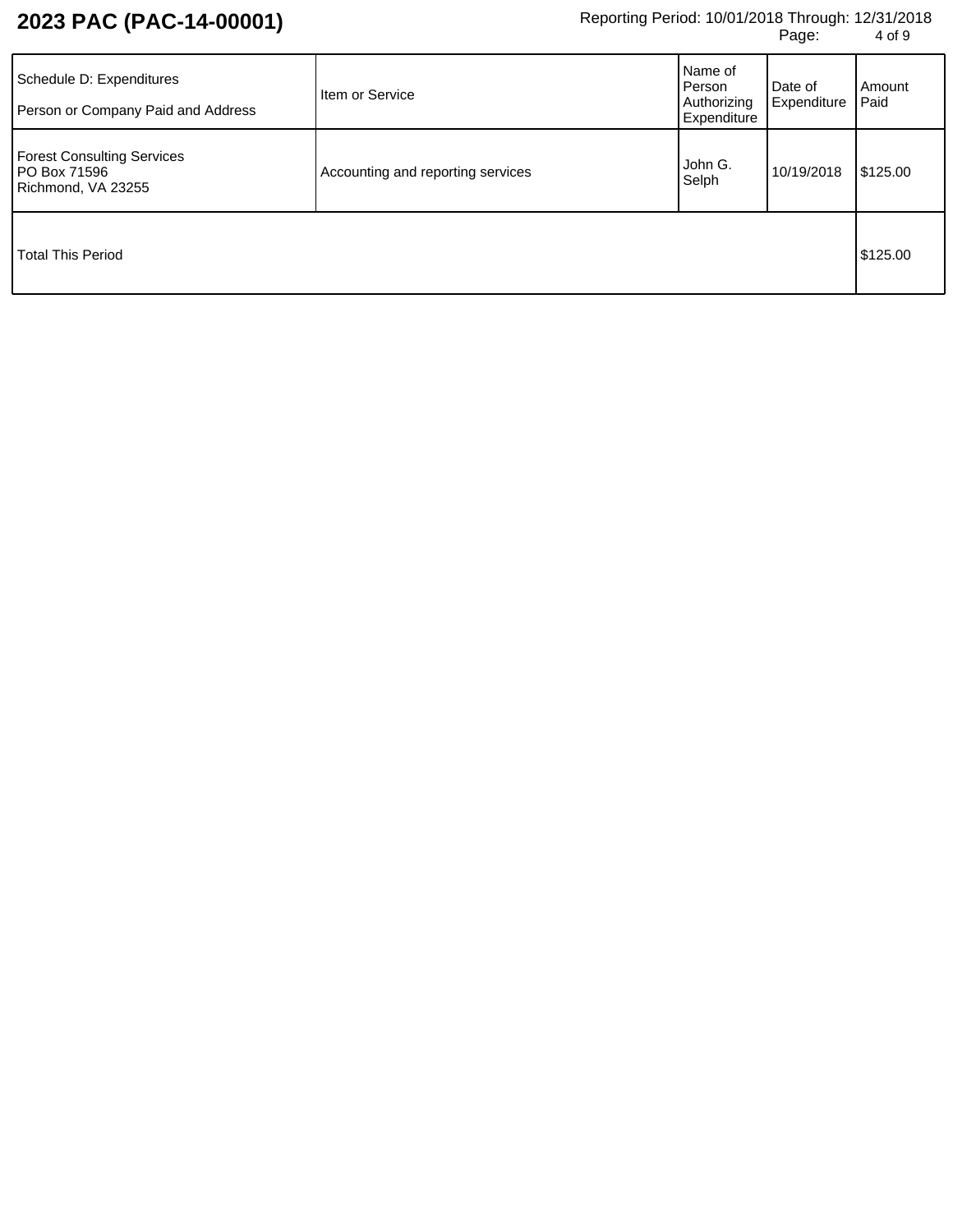| No Schedule E-1 results to display. |  |
|-------------------------------------|--|
|                                     |  |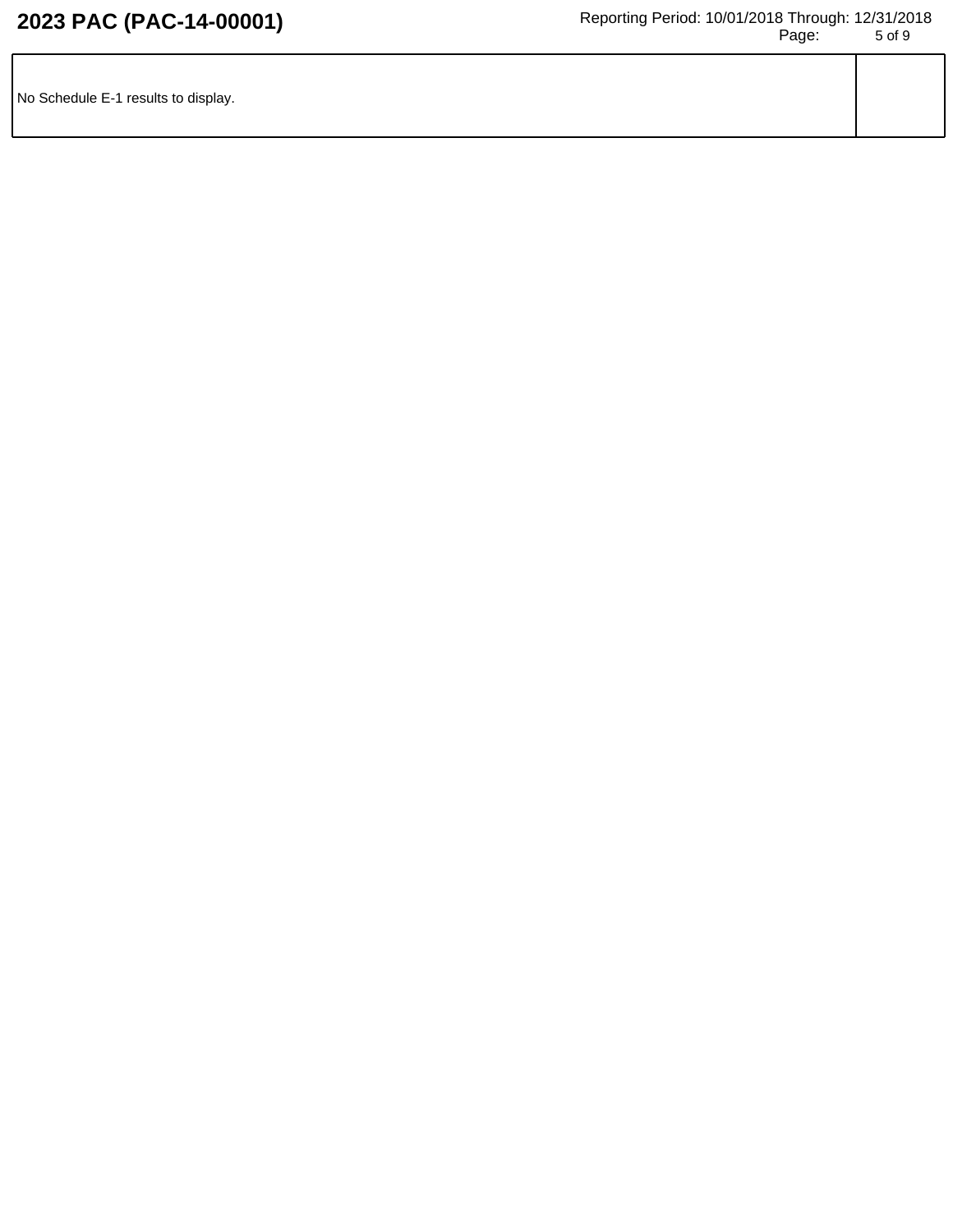| No Schedule E-2 results to display. |  |
|-------------------------------------|--|
|                                     |  |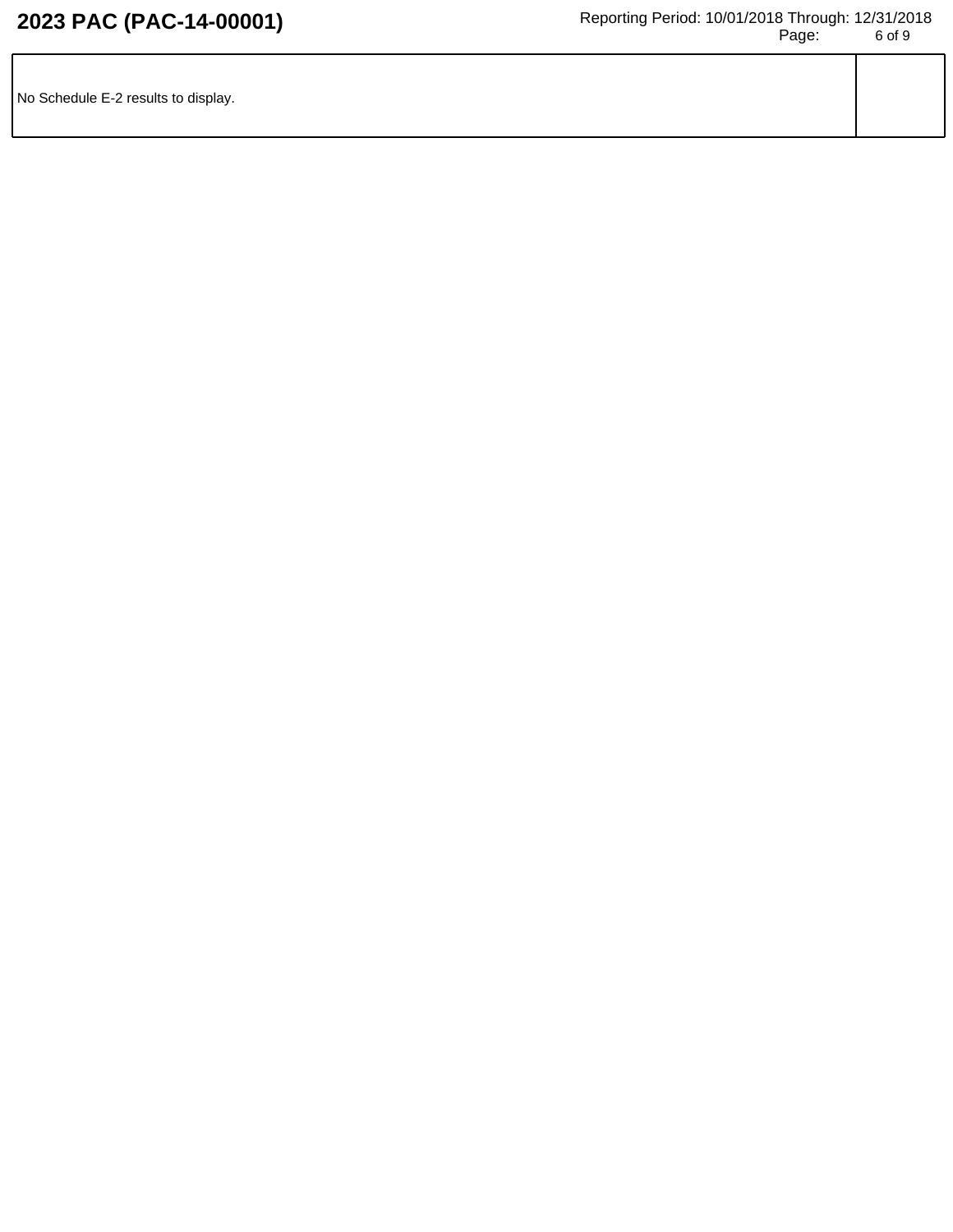No Schedule F results to display.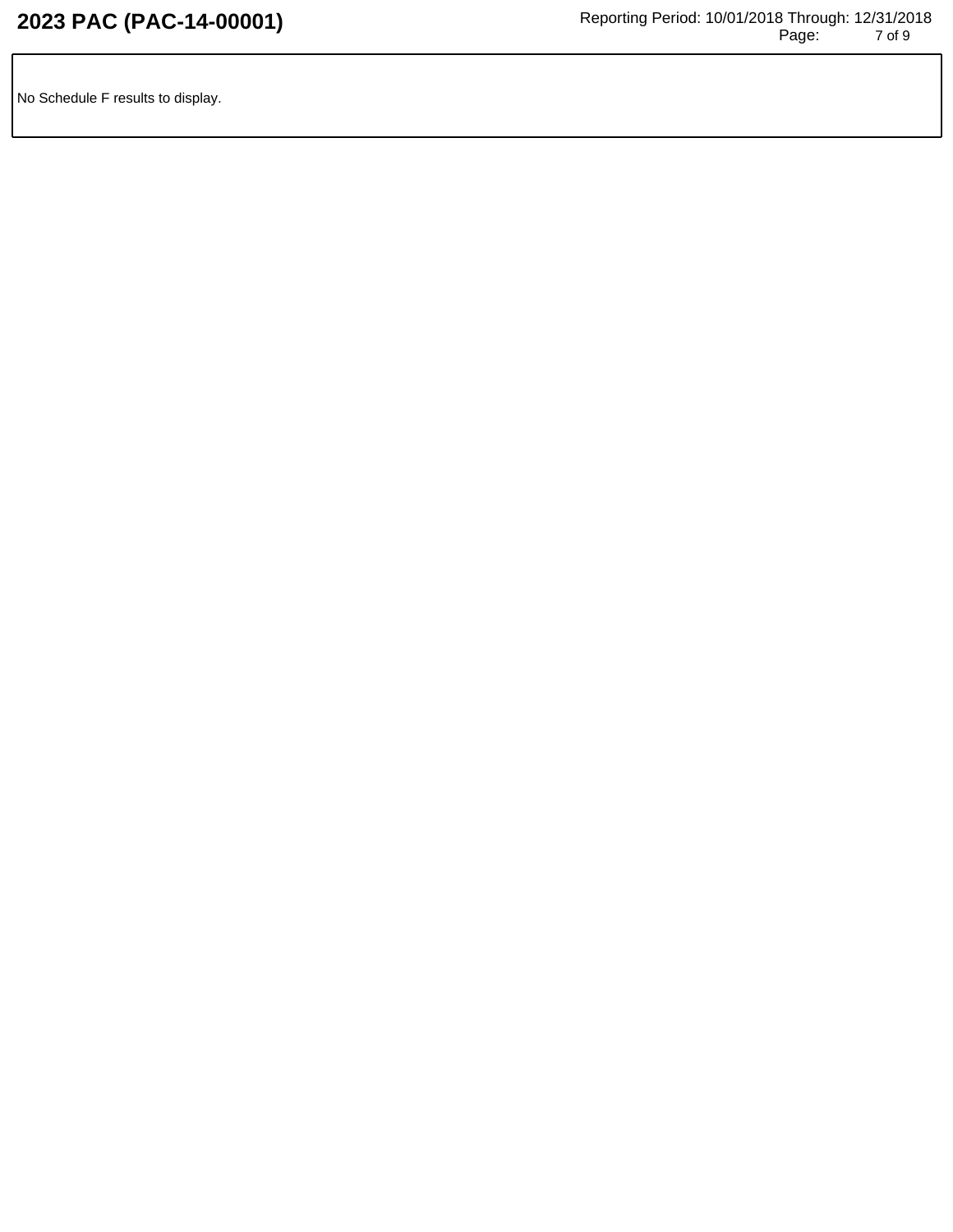| <b>Schedule G: Statement of Funds</b>                          | <b>Number of</b><br><b>Contributions</b> | Amount   |          |
|----------------------------------------------------------------|------------------------------------------|----------|----------|
| <b>Contributions Received This Period</b>                      |                                          |          |          |
| 1. Schedule A [Over \$100]                                     | 0                                        | \$0.00   |          |
| 2. Schedule B [Over \$100]                                     | 0                                        | \$0.00   |          |
| 3. Un-itemized Cash Contributions [\$100 or less]              | $\overline{0}$                           | \$0.00   |          |
| 4. Un-itemized In-Kind Contributions [\$100 or less]           | 0                                        | \$0.00   |          |
| 5. Total                                                       | $\bf{0}$                                 |          | \$0.00   |
| <b>Bank Interest, Refunded Expenditures and Rebates</b>        |                                          |          |          |
| 6. Schedule C [also enter on Line 17b on Schedule H]           |                                          |          | \$0.00   |
| <b>Expenditures Made This Period</b>                           |                                          |          |          |
| 7. Schedule B [From line 2 Above]                              |                                          | \$0.00   |          |
| 8. Un-itemized In-Kind contributions [From line 4 Above]       |                                          | \$0.00   |          |
| 9. Schedule D [Expenditures]                                   |                                          | \$125.00 |          |
| 10. Total [add lines 7, 8 and 9]                               |                                          |          | \$125.00 |
| <b>Reconciliation of Loan Account</b>                          |                                          |          |          |
| 11. Beginning loan balance [from line 15 of last report]       |                                          | \$0.00   |          |
| 12. Loans received this period [from Schedule E-Part 1]        |                                          | \$0.00   |          |
| 13. Subtotal                                                   |                                          |          | \$0.00   |
| 14. Subtract: Loans repaid this period [from Schedule E-Part2] |                                          | \$0.00   |          |
| 15. Ending loan balance                                        |                                          |          | \$0.00   |